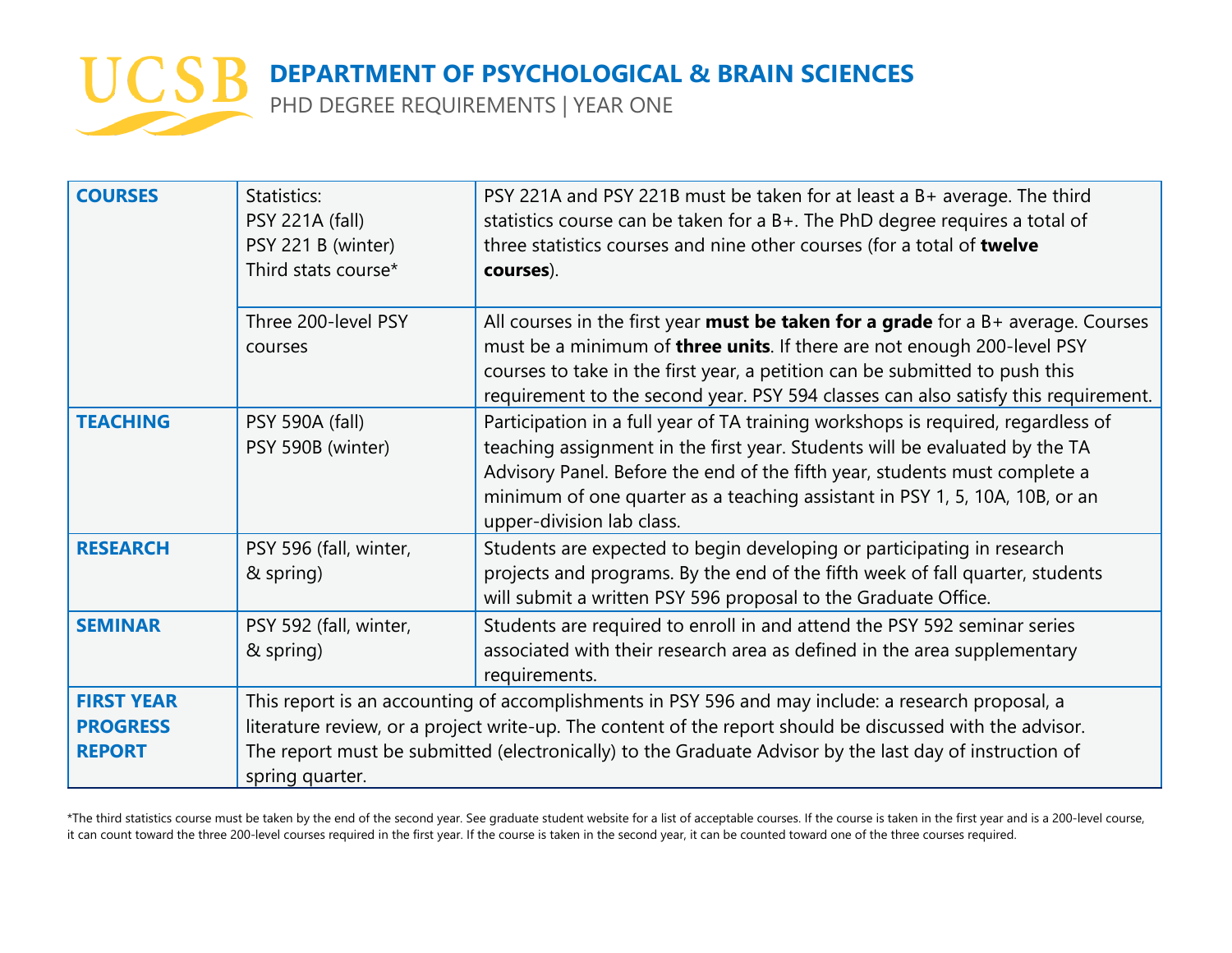

PHD DEGREE REQUIREMENTS | YEAR TWO

| <b>COURSES</b>                                          | Third stats course (if<br>not taken in year one)                                                                                                                                                                                                                                                                                                                                                                            | The third statistics course must be taken by the end of the second year (for<br>at least a B+ grade). See graduate student website for a list of acceptable<br>courses. If the course is taken in the second year, it can be counted toward<br>one of the three courses required. The PhD degree requires a total of three<br>statistics courses and nine other courses (for a total of twelve courses). |
|---------------------------------------------------------|-----------------------------------------------------------------------------------------------------------------------------------------------------------------------------------------------------------------------------------------------------------------------------------------------------------------------------------------------------------------------------------------------------------------------------|----------------------------------------------------------------------------------------------------------------------------------------------------------------------------------------------------------------------------------------------------------------------------------------------------------------------------------------------------------------------------------------------------------|
|                                                         | Three graduate or<br>upper-division<br>undergraduate<br>courses, from any<br>department                                                                                                                                                                                                                                                                                                                                     | Classes can be taken S/U in the second year. Courses must be a minimum of<br>three units.                                                                                                                                                                                                                                                                                                                |
| <b>RESEARCH</b>                                         | PSY 596 (fall, winter,<br>& spring)                                                                                                                                                                                                                                                                                                                                                                                         | Students are expected to begin developing or participating in research<br>projects and programs. By the end of the fifth week of fall quarter, students<br>will submit a written PSY 596 proposal to the Graduate Office.                                                                                                                                                                                |
| <b>SEMINAR</b>                                          | PSY 592 (fall, winter,<br>& spring)                                                                                                                                                                                                                                                                                                                                                                                         | Students are required to enroll in and attend the PSY 592 seminar series<br>associated with their research area as defined in the area supplementary<br>requirements.                                                                                                                                                                                                                                    |
| <b>SECOND</b><br><b>YEAR PAPER</b>                      | The second year paper consists of the results of empirical research in the form of a journal article. The<br>paper is prepared according to APA style and content requirements. Paper is read by student's advisor<br>and another representative faculty reader. The paper is due on the last day of winter quarter. Students<br>should discuss with their advisor all aspects of the research to be reported in the paper. |                                                                                                                                                                                                                                                                                                                                                                                                          |
| <b>MINICON</b>                                          | All second year students must present their research orally at the annual Department Mini Convention.                                                                                                                                                                                                                                                                                                                       |                                                                                                                                                                                                                                                                                                                                                                                                          |
| <b>DOCTORAL</b><br><b>COMMITTEE</b><br><b>FORMATION</b> | In spring quarter, consult with your advisor regarding the formation of your doctoral committee and the<br>date by which it needs to be formed. The Doctoral Committee consists of four or more members. The<br>students advisor is the committee chair. Three members must be full-time PBS faculty members, and two<br>must be from the student's area.                                                                   |                                                                                                                                                                                                                                                                                                                                                                                                          |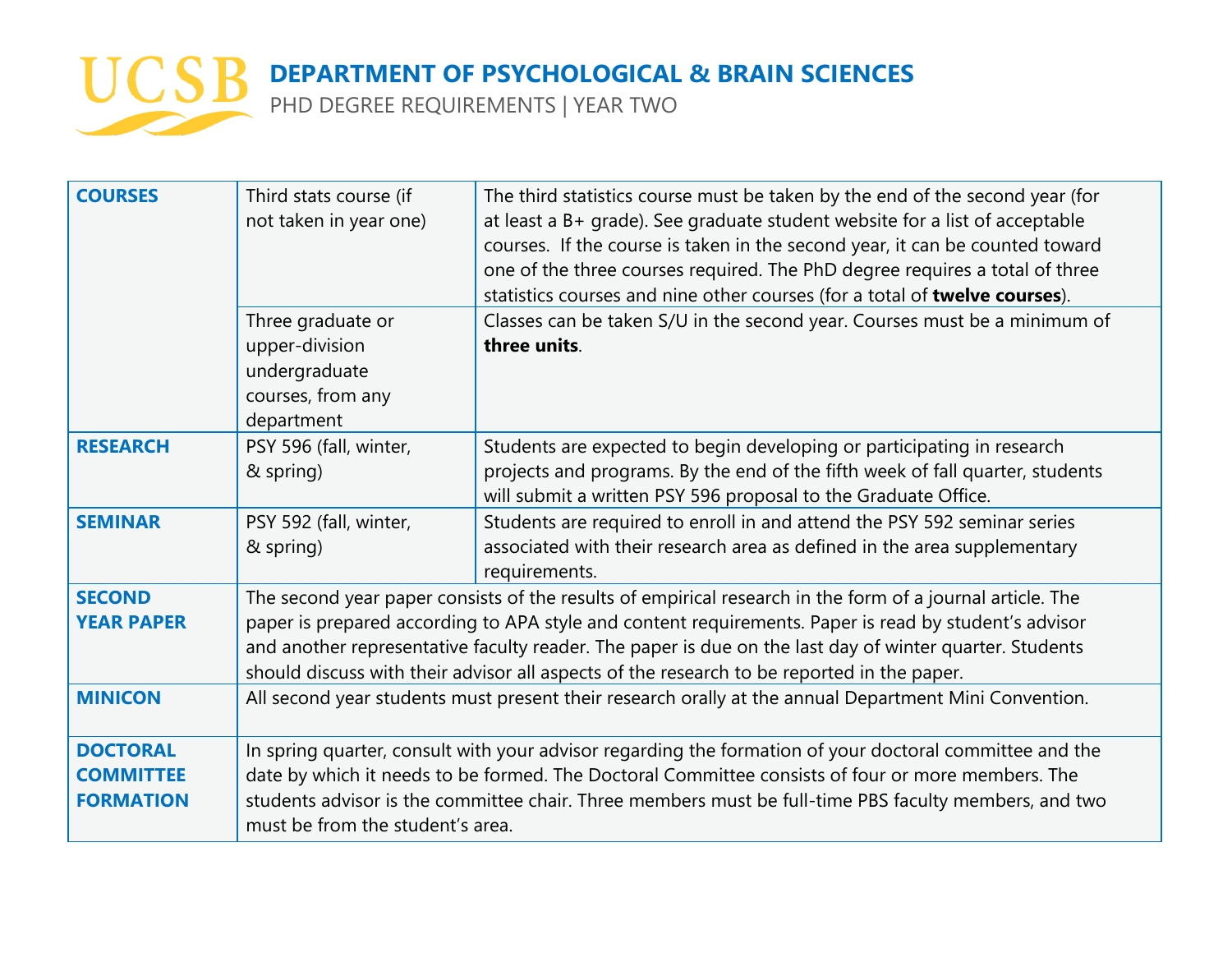

PHD DEGREE REQUIREMENTS | YEAR THREE

| <b>COURSES</b>                | Four graduate or<br>upper-division<br>undergraduate<br>classes (from any<br>department)                                                                                                                                                                                                                                                                                                                                                                                                                                                                                                                                                                                                                                                                                                      | Classes can be taken S/U. The PhD degree requires a total of three statistics<br>courses and nine other courses (for a total of twelve courses). All courses<br>must be completed by the end of the fifth year. Coures must be a minimum<br>of three units. |  |
|-------------------------------|----------------------------------------------------------------------------------------------------------------------------------------------------------------------------------------------------------------------------------------------------------------------------------------------------------------------------------------------------------------------------------------------------------------------------------------------------------------------------------------------------------------------------------------------------------------------------------------------------------------------------------------------------------------------------------------------------------------------------------------------------------------------------------------------|-------------------------------------------------------------------------------------------------------------------------------------------------------------------------------------------------------------------------------------------------------------|--|
| <b>RESEARCH</b>               | PSY 596 (fall, winter,<br>& spring)                                                                                                                                                                                                                                                                                                                                                                                                                                                                                                                                                                                                                                                                                                                                                          | Students are expected to continue developing or participating in research<br>projects and programs.                                                                                                                                                         |  |
| <b>SEMINAR</b>                | PSY 592 (fall, winter,<br>& spring)                                                                                                                                                                                                                                                                                                                                                                                                                                                                                                                                                                                                                                                                                                                                                          | Students are required to enroll in and attend the PSY 592 seminar series<br>associated with their research area as defined in the area supplementary<br>requirements.                                                                                       |  |
| <b>WRITTEN</b><br><b>EXAM</b> | The written exam demonstrates that a student has mastered the literature of his or her general area. The<br>format and content of the exam is defined in the area supplementary documents. Students will be<br>evaluated and receive one of the following outcomes:<br>a. Pass<br>b. Decision deferred until contingencies satisfied                                                                                                                                                                                                                                                                                                                                                                                                                                                         |                                                                                                                                                                                                                                                             |  |
| <b>ORAL EXAM</b>              | Within two weeks of passing the written exam, students must set the date of the oral exam and notify<br>the Graduate Advisor of the date, time, and place of the exam. The oral exam must be completed by the<br>end of fall quarter. The oral exam demonstrates that the student has both the knowledge and the skills<br>necessary to proceed with independent research at the doctoral level. The exam may cover material<br>relevant to the student's general area and to the relations between this area and broader psychological<br>issues. Students will be evaluated and receive one of the following outcomes:<br>a. Pass<br>b. Decision deferred until contingencies satisfied<br>Fail (with the relevant faculty's recommendation in regards to the status of the program)<br>C. |                                                                                                                                                                                                                                                             |  |
| <b>ADVANCE TO</b>             | In spring quarter, the student will obtain the completed Form II from the Graduate Office, pay the                                                                                                                                                                                                                                                                                                                                                                                                                                                                                                                                                                                                                                                                                           |                                                                                                                                                                                                                                                             |  |
| <b>CANDIDACY</b>              | Division.                                                                                                                                                                                                                                                                                                                                                                                                                                                                                                                                                                                                                                                                                                                                                                                    | advancement to candidacy fee to the Cashier's office, and present the receipt and form to Graduate                                                                                                                                                          |  |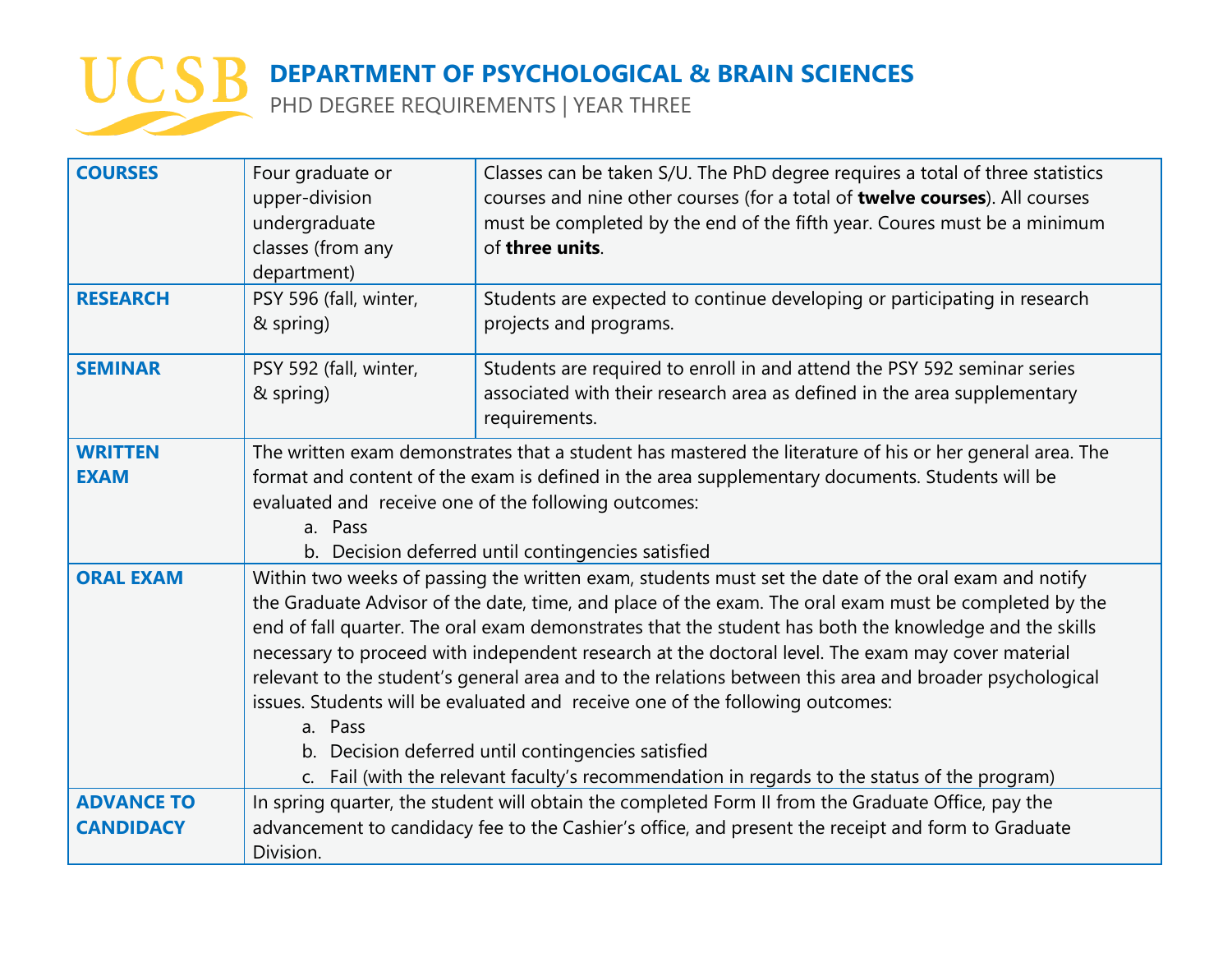

PHD DEGREE REQUIREMENTS | YEAR FOUR

| <b>COURSES</b>                                               | Four additional<br>graduate or<br>upper-division<br>undergraduate<br>classes (from any<br>department).*                                                                                                                                                                                                                                                                                                                                                                                                                                                                                                                                                                                                                                                                                                                                           | Classes can be taken S/U. The PhD degree requires a total of three statistics<br>courses and nine other courses (for a total of twelve courses). All courses<br>must be completed by the end of the fifth year. Courses must be a<br>minimum of three units. |
|--------------------------------------------------------------|---------------------------------------------------------------------------------------------------------------------------------------------------------------------------------------------------------------------------------------------------------------------------------------------------------------------------------------------------------------------------------------------------------------------------------------------------------------------------------------------------------------------------------------------------------------------------------------------------------------------------------------------------------------------------------------------------------------------------------------------------------------------------------------------------------------------------------------------------|--------------------------------------------------------------------------------------------------------------------------------------------------------------------------------------------------------------------------------------------------------------|
| <b>RESEARCH</b>                                              | PSY 599 (fall,<br>winter, & spring)                                                                                                                                                                                                                                                                                                                                                                                                                                                                                                                                                                                                                                                                                                                                                                                                               | Students are expected to continue developing or participating in research<br>projects and programs.                                                                                                                                                          |
| <b>SEMINAR</b>                                               | PSY 592 (fall,<br>winter, & spring)                                                                                                                                                                                                                                                                                                                                                                                                                                                                                                                                                                                                                                                                                                                                                                                                               | Students are required to enroll in and attend the PSY 592 seminar series<br>associated with their research area as defined in the area supplementary<br>requirements.                                                                                        |
| <b>DISSERTATION</b><br><b>PROPOSAL</b><br><b>AND MEETING</b> | The Dissertation Proposal includes a scholarly review of the relevant literature and a description of the<br>proposed program of research, including methods and analyses where appropriate. Students must<br>submit a draft of their dissertation proposal to the Graduate Advisor by the last day of fall quarter. The<br>proposal will be forwarded to the proposal to members student's doctoral committee. Students must<br>then meet with their committee to discuss the proposal during winter quarter. The subsequent plan<br>for the doctoral research (as presented and modified, if necessary at the proposal meeting) is subject<br>to approval of the student's committee. The approved and final version of the dissertation proposal<br>must be submitted to the Graduate Advisor before the end of instruction of winter quarter. |                                                                                                                                                                                                                                                              |

\*If not already completed in year three.